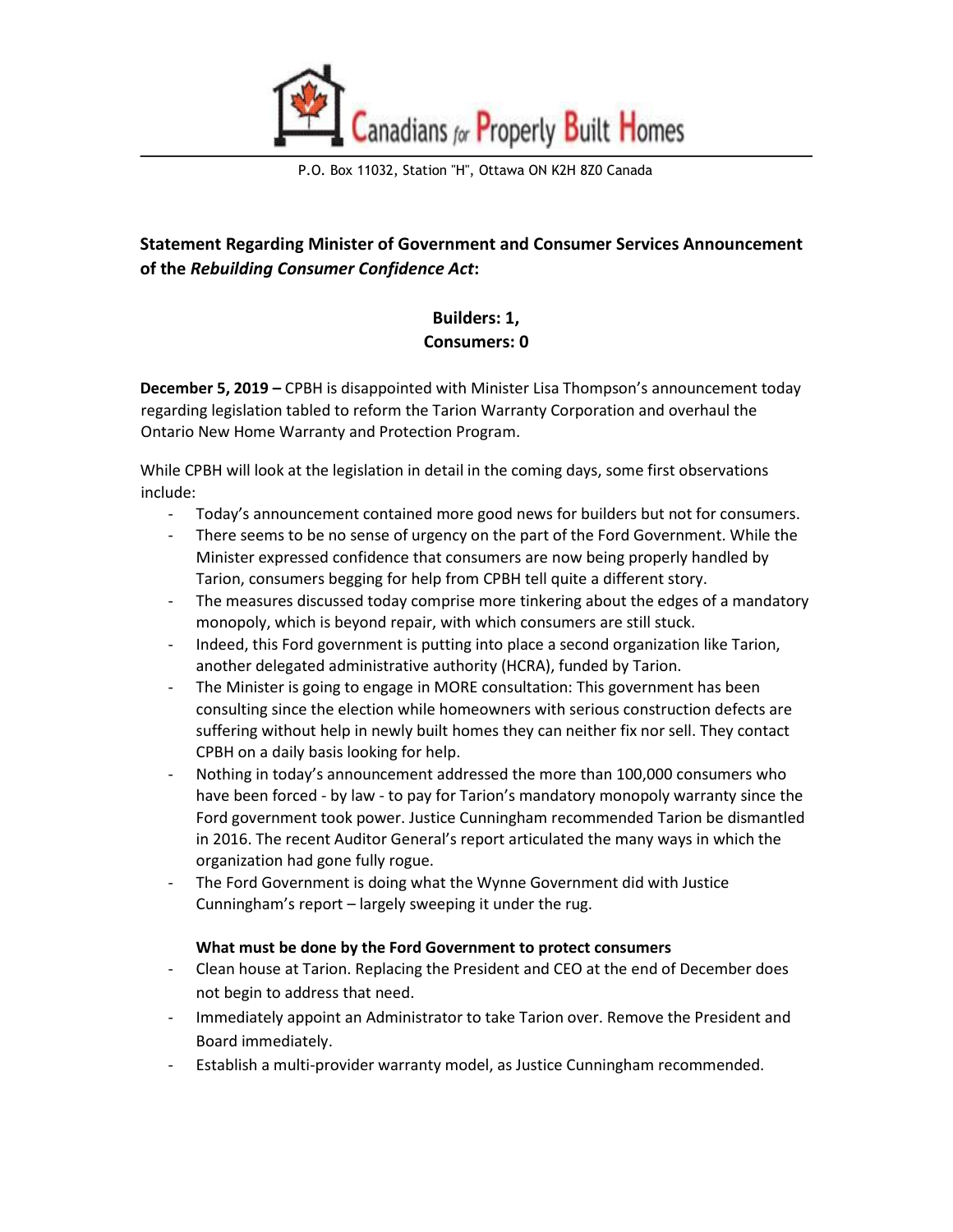

- Establish a mechanism for those with unresolved disputes to resubmit their claims to another body for reconsideration.
- Set up a vehicle for investigation of consumers' allegations of builders breaking the law.

### **This Ford Government has failed consumers**

- The Ford Government has missed a key opportunity to adequately deal with Tarion, which is clearly beyond repair.
- It's time to start over in Ontario and give consumers choice not force consumers to deal with a mandatory monopoly.
- Before the election, Premier Ford said he was against monopolies. What's changed?
- The Conservatives were supportive of Justice Cunningham's recommendations before they came into power. What's changed? Where is their research that is better than what Justice Cunningham provided?
- Why has the Ford Government not called an investigation into allegations of breaking the law that the Auditor General's report highlighted?
- Why has the Ford Government t not yet addressed the serious issues with the Delegated Administrative Authority model? There are a number of DAAs, including Tarion.

CPBH proudly continues to work for properly built homes and consumer protection across Canada. It is the only organization of its kind in Canada. CPBH will continue to serve new home owners in crisis and remains ready, willing and able to work with the Ontario Government to better protect Ontarians vis-à-vis the largest purchase most make – a home.

### Related items of interest:

- [Nov. 24 2019 final CPBH Statement re Bill 145 Trust in Real Estate Services Act](http://canadiansforproperlybuilthomes.com/whats-new/nov-24-2019-final-cpbh-statement-re-bill-145-trust-in-real-estate-services-act/)
- Nov. 24 2019 Final [response to MMAH re Building Code Services proposal](http://canadiansforproperlybuilthomes.com/whats-new/nov-24-2019-final-response-to-mmah-re-building-code-services-proposal/)
- Nov. 18, 2019 Final letter to [MPPs re Auditor General and Tarion](http://canadiansforproperlybuilthomes.com/whats-new/nov-18-2019-final-letter-to-mpps-re-auditor-general-and-tarion/)
- Nov. 13, 2019 CPBH applauds NDP announcement to get rid of the Tarion Warranty Corp. [Tarion is beyond repair](http://canadiansforproperlybuilthomes.com/whats-new/nov13-19-cpbhresponse-announcementandreahorwath-1-2/)
- Nov. 3, 2019 [CPBH response to the Auditor of Ontario's audit report re Tarion](http://canadiansforproperlybuilthomes.com/whats-new/11-3-19finalcpbhstatement-agofonaudit-tarion/)
- Oct. 30, 2019 Auditor General of Ontario report re Tarion **[Oct. 2019 Auditor General of ON](http://canadiansforproperlybuilthomes.com/whats-new/oct-2019-auditor-general-of-on/)**

Media may contact CPBH at info@canadiansforproperlybuilthomes.com.